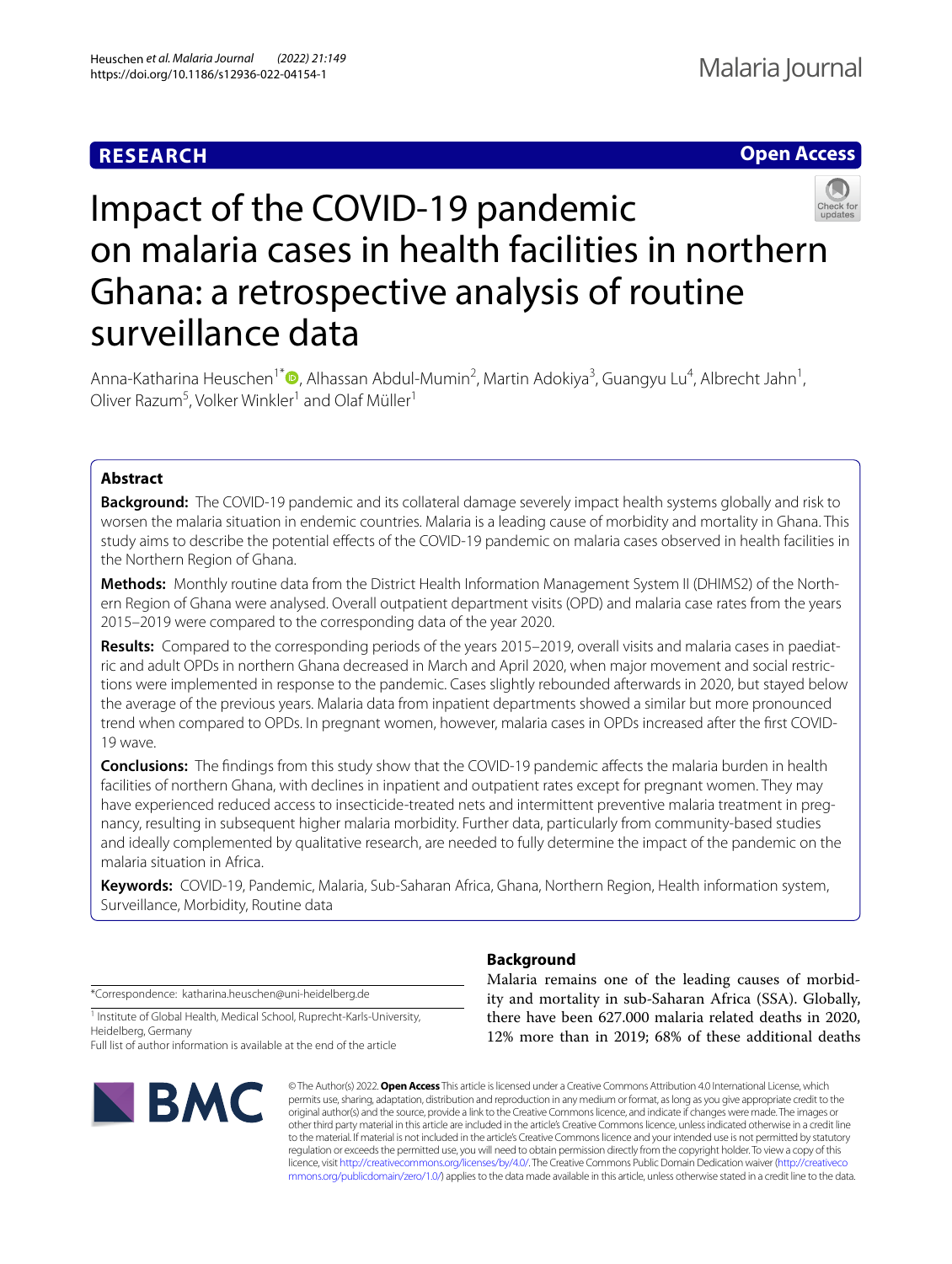were attributed to indirect consequences of the COVID-19 pandemic [\[1](#page-6-0)]. In Ghana, malaria is responsible for 10% of the overall mortality and nearly one quarter of all under five childhood deaths  $[1, 2]$  $[1, 2]$  $[1, 2]$  $[1, 2]$ . The 2015–2020 Ghana Strategic Action Plan aimed to reduce the burden of malaria by 75.0% [[3\]](#page-6-2), but the COVID-19 pandemic could halt or even reverse the declining trends. In 2020, malaria was the cause of more than one third of all OPD attendances [\[4](#page-6-3)]; moreover 17.6% of OPD visits of pregnant women were due to malaria [\[5](#page-6-4)].

The global spread of the coronavirus disease 2019 (COVID-19) was declared a *Public Health Emergency of International Concern* at the end of January 2020 [\[6](#page-6-5)]. Many African governments responded rapidly to this threat by implementing control measures even before frst cases were detected in their countries, comprising border closures, movement restrictions, social distancing and school closures [[7\]](#page-6-6). SSA accounted for only about 3.5% of the globally reported COVID-19 morbidity and mortality, mostly from the southern and northern rims of the continent, while being home to 17% of the global population  $[8]$  $[8]$  $[8]$ . This may be explained by factors such as a younger population, hotter climate, interferences with other infectious diseases, but especially lack of diagnostics and underreporting [\[9](#page-6-8), [10](#page-6-9)]. Ghana was among the countries with the highest reported COVID-19 cases and deaths in western and central SSA, as of the end of 2020 [[11\]](#page-6-10). COVID-19 vaccinations started in February 2021 but coverage in Ghana is still low with only 10% of the population fully vaccinated by February 2022 [[12\]](#page-6-11).

The socio-economic disruptions associated with the disease and the preventive measures present huge challenges for health systems and whole societies, especially in low- and middle income countries [\[13](#page-6-12)]. In the highly malaria-endemic African countries, the progress made in malaria control during the last two decades was feared to be reversed by the side efects of the COVID-19 pandemic [[14](#page-6-13), [15](#page-6-14)]. In the Ghanaian context, as no ITN mass campaigns were scheduled for 2020, the worst-case scenario presented in a modelling study by Weiss et al. could have been a decline in access to anti-malarial medication by 75%, resulting in an increase of malaria morbidity and mortality by 13% and 55%, respectively [[14\]](#page-6-13). Overall, the predicted public health relevant efects of the COVID-19 pandemic on malaria include shared clinical disease manifestations leading to diagnostic challenges, shortages of anti-malarial medication, rapid diagnostic tests, preventive tools and personal protective equipment, decreasing quality of surveillance systems, and re-allocation of funds and professionals towards COVID-19 control activities [\[16](#page-6-15)].

This study aims to describe potential effects of the COVID-19 pandemic on malaria cases in health facilities in the Northern Region of Ghana – a highly malaria endemic region. The research hypothesis that "lower" access to health care services in combination with impaired malaria surveillance systems may have led to a lower number of reported malaria cases in highly endemic countries" will be investigated  $[16]$  $[16]$ . This hypothesis leads to the specifc research question if the COVID-19 pandemic has led to less reported malaria cases in northern Ghana in 2020.

### **Methods**

#### **Study area**

Ghana, with its population of about 31 million, lies in western SSA and has a relatively well functioning health care system  $[17, 18]$  $[17, 18]$  $[17, 18]$  $[17, 18]$  $[17, 18]$ . The Northern Region, with its capital city Tamale, had a population of 1.9 million in 2020. The socio-economic situation of the Northern Region is below the national average of the country and the region has the highest mortality rate in children under the age of five years [[19\]](#page-6-18).

Malaria is highly endemic in northern Ghana with a seasonal transmission pattern that is strongest between July and November. ITNs are a major malaria prevention strategy in Ghana; in 2019, about 74% of households owned at least one ITN and 52% of all households had at least one ITN per two people [[20](#page-6-19)]. According to the state of the nation's health report 2018, the malaria prevalence in children under- fve years in the Northern Region is 40%, the highest in Ghana [\[21](#page-6-20)]. Regarding the epidemiology of COVID-19, Ghana recorded the frst cases in March 2020. The government responded immediately with the implementation of social gathering and travel restrictions as well as school closures. The country's major cities were placed under partial lockdown soon after. This lockdown started on March 30, 2020, and lasted for two weeks. Schools were partially reopened on June 21, 2020, and borders were reopened to international airlines on September 21, 2020 [\[22\]](#page-6-21). As at end of March 2021, the country had a total of 90,583 confrmed cases and 743 deaths  $[23]$  $[23]$  $[23]$ . These cases were clustered around two major waves in March-September 2020 and January-March 2021. The first wave coincided partly with the rainy season in the Northern Region, the time when the majority of cases of malaria in children and pregnant women are recorded [\[24](#page-6-23)].

In Ghana, efects of the COVID-19 pandemic on malaria control interventions concerned the country's stock of artemisinin-based combination therapy, the functioning of its insecticide-treated mosquito net (ITN) routine distribution, and the overall access to primary health care services and facilities [[25](#page-6-24)].

Although the lockdown did not include the Northern Region directly, the other pandemic control measures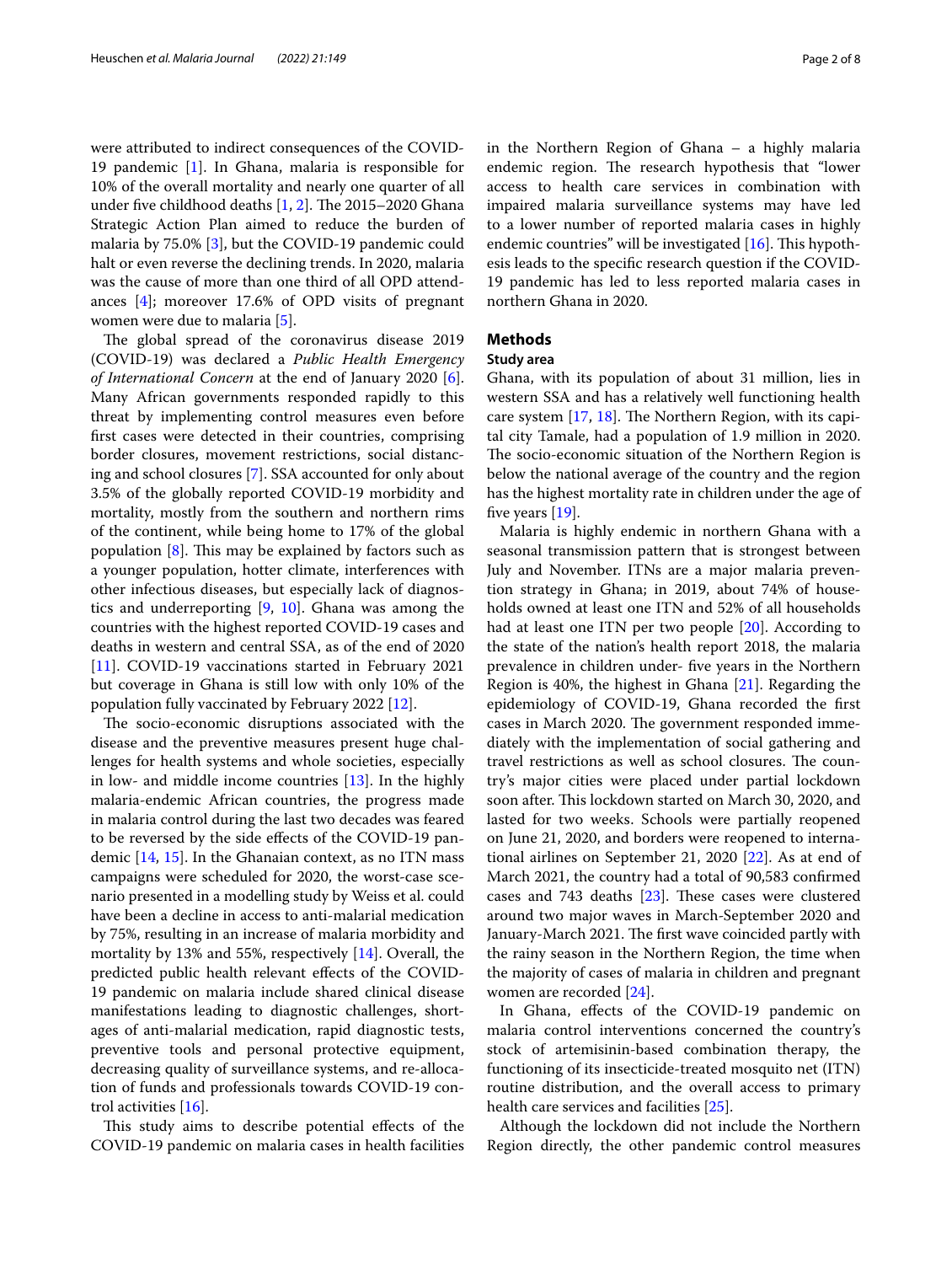including the 'stay at home unless absolutely necessary' campaign, suspension of OPD services in many hospitals and the general anxiety among the population, led to reduction in antenatal and child welfare clinic attendance. This situation could have further affected malaria control measures as the antenatal and child welfare clinics are two major service delivery points where education on malaria prevention, intermittent preventive treatment in pregnancy (IPTp) services and distribution of ITNs to children and pregnant women are carried out [[26](#page-6-25)].

#### **Study design and data**

This retrospective observational study uses monthly malaria morbidity data on the overall number of outpatients (interpreted as less severe cases) and inpatients (more severe cases). Additionally, all outpatient visits (including non-malaria related visits) were analysed. Subgroup analysis was performed for the two groups at high risk for severe malaria manifestations, children under fve years of age and pregnant women [[1\]](#page-6-0). Cases were extracted from the *District Health Information Management System II* (DHIMS2) on demographic and health parameters of northern Ghana from January 1, 2015, to December 31, 2020. This system was implemented in 2007 with an update in 2012 and has improved the data quality and completeness since [\[27](#page-6-26)].

Malaria diagnosis was based either on the results of rapid diagnostic tests or microscopy.

Mid-year population estimates of the Northern Region of Ghana were also provided through the DHIMS2.

#### **Analysis**

The data have been processed with Microsoft Excel Version 16.52 and analyzed with Stata IC Version 16 (Stata-Corp, College Station, TX, USA). Monthly rates of OPD visits and confrmed malaria cases for the year 2020 and as a comparison for the years 2015–2019 separately as well as mean rates with 95% confdence intervals (95% CI) have been calculated and plotted using population fgures of the Northern Region of Ghana. Additionally, quarterly rates are presented; rates of 2020 versus the combined rates of 2015–2019 have been compared with the z-test. The data allowed analysing children under five years and pregnant women separately using the fraction of the under-fve population (14% of the population) and the fraction of women between 15 and 45 years (23% of the population) as estimates of the respective population denominators [\[28\]](#page-6-27). Malaria deaths have not been analysed due to low quality of the mortality data sets.

#### **Results**

Table [1](#page-2-0) presents a brief description of the dataset. Altogether 5.8 million OPD visits were reported between 2015 and 2020; 39% of those were diagnosed with malaria. Of all malaria cases, 20% were children under the age of fve years and 2% were pregnant women. 295,465 patients were hospitalized with diagnosed malaria, 56% of those were children under the age of five. The mean population in the Northern Region of Ghana of the years from 2015 to 2020 was 1,842,701.

Figure [1](#page-3-0) presents the case rates of the different outcomes reported from health facilities in the Northern Region of Ghana for the years 2015-20 separately as well as a combined rate for the period 2015 to 2019. All OPD visits (Fig. [1a](#page-3-0)), including also non-malaria patients, have experienced a decline in March/April 2020 (the months where COVID-19 control measures were implemented in the country) and stayed low during the following months. After a further decrease in September 2020, the numbers increased again in

<span id="page-2-0"></span>**Table 1** Description of the dataset on outpatients and malaria patients recorded in northern Ghana health facilities during the years 2015–2020

|                                            | <b>Total number</b> | Percentage (%) |
|--------------------------------------------|---------------------|----------------|
| Outpatient department visits               |                     |                |
| All OPD                                    | 5,804,910           | 100            |
| Malaria confirmed                          | 2,278,296           | 39             |
| Malaria confirmed among children < 5 years | 454,779             | 20             |
| Malaria confirmed among pregnant women     | 46,693              | 2              |
| Hospital-admitted patients                 |                     |                |
| Malaria confirmed                          | 295,465             | 100            |
| Malaria confirmed among children < 5 years | 165,313             | 56             |
| Mean mid-year population                   |                     |                |
| Total population                           | 1,842,701           | 100            |
| Children $<$ 5 years                       | 257,978             | 14             |
| Women aged 15 to 45                        | 423,821             | 23             |
|                                            |                     |                |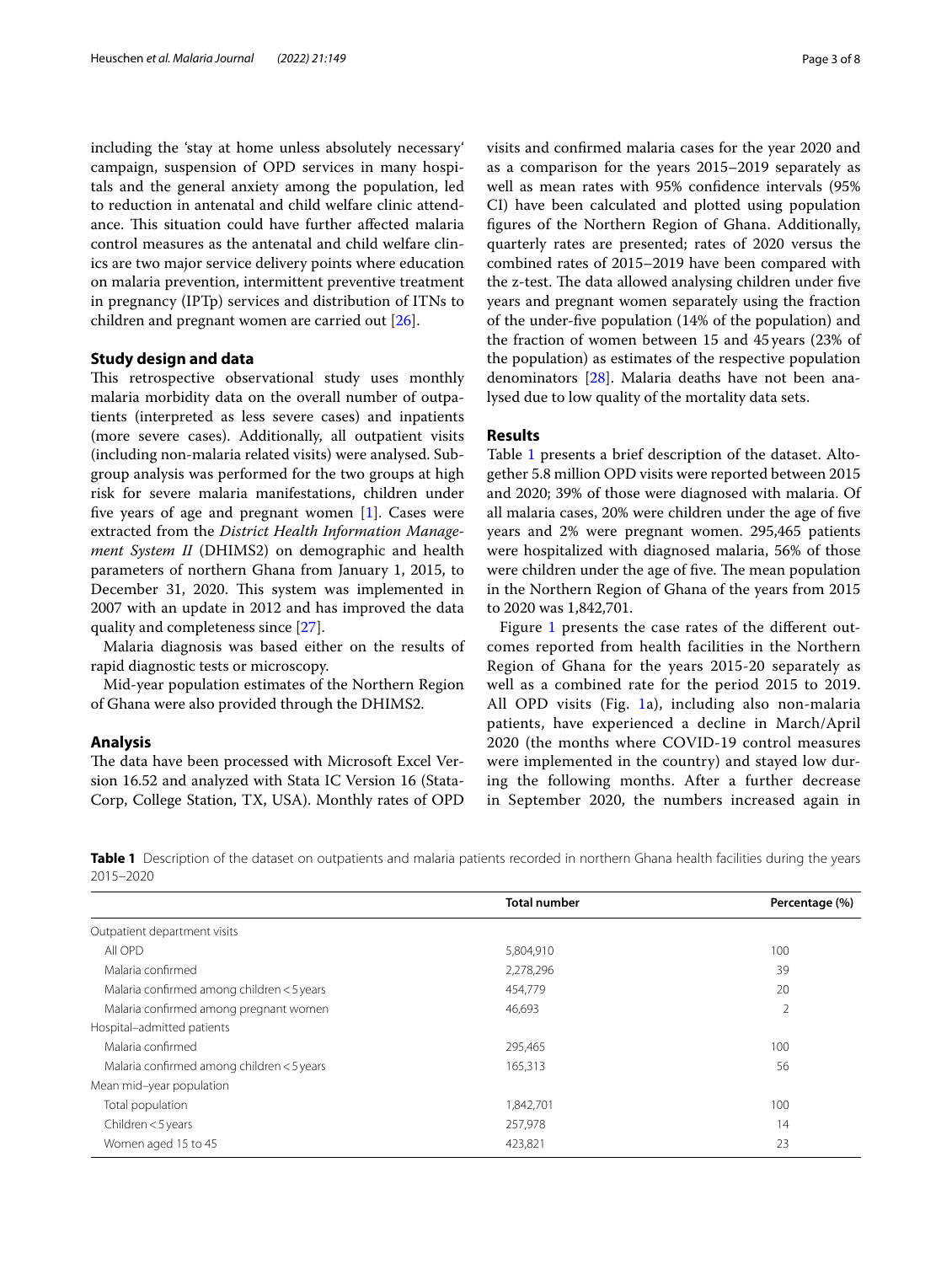

<span id="page-3-0"></span>October 2020 to the levels observed in previous years. This trend is similar but not as pronounced in the malaria OPD visits (Fig. [1](#page-3-0)b). The decline in accessing OPD malaria health care is strongest in children under

the age of fve years, especially from June to September 2020 (Fig. [1](#page-3-0)c). In pregnant women, however, a diferent trend with an increase of malaria cases, starting in June and exceeding previous year levels, can be observed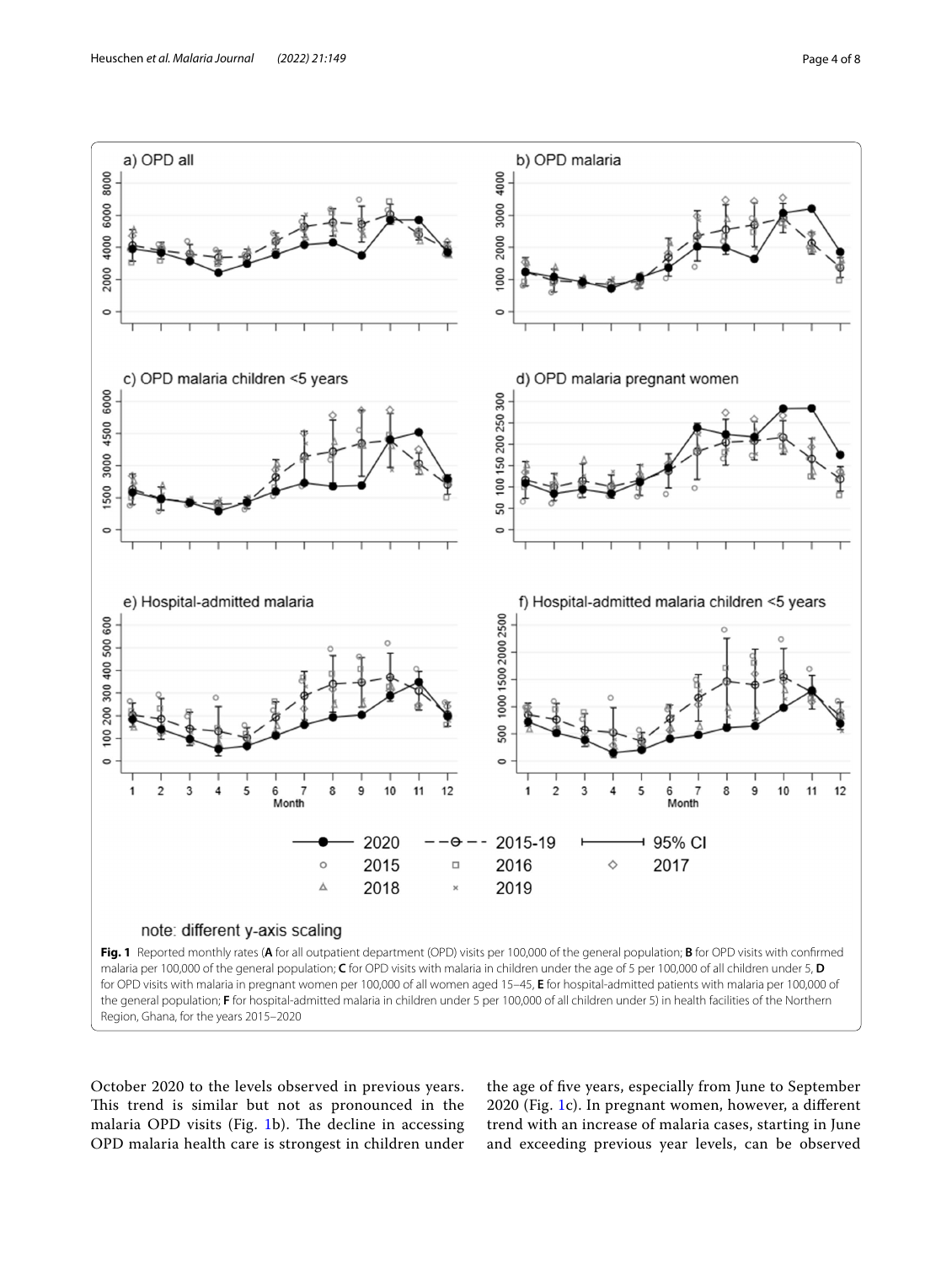(Fig. [1d](#page-3-0)). The 2020 numbers of the hospital-admitted malaria patients (March till October) stayed consist-ently below the numbers from previous years (Fig. [1](#page-3-0)e); and in accordance with the OPD fgures, this trend is more pronounced in children under five years (Fig. [1f](#page-3-0)).

The rate ratios  $(RR)$ , depicting quarterly measures comparing the rates of 2020 to the combined rates of the years 2015 to 2019, are presented in Table [2.](#page-4-0) General OPD visits were signifcantly reduced in the 2nd and 3rd quarters of 2020 compared to the previous years by up to 27%, with a return to previous standards at the end of the year. For the overall malaria cases only the 3rd quarter of 2020 experienced a decrease by 26%, but increases by 27% in the 4th quarter. Ambulatory malaria cases in children under fve experienced stronger reductions compared to previous years by 43% in the 3rd quarter of 2020, and increases by 20% in the 4th quarter. These evolutions are not mirrored by the population of pregnant women with malaria infections, where no major reductions were observed during the frst quarters of 2020 compared to previous years but with an earlier and stronger increase that reached 48% in the 4th quarter. The situation is slightly different in patients admitted to the hospital with malaria. The reductions in the 2nd and 3rd quarters of 2020 are more pronounced (46% and 43%) and the numbers recover at the end of the year but do not exceed previous levels. Again, as for the outpatient population, this trend is more pronounced in children under fve years of age (64% in the 2nd, 67% in the 3rd quarter).

#### **Discussion**

The Covid-19 pandemic has major consequences on the functioning of health services and direct and indirect efects on the burden of various diseases [[29,](#page-6-28) [30\]](#page-6-29). In this paper, efects of the pandemic on malaria case numbers in health facilities of northern Ghana, a region highly endemic for malaria, are described.

In northern Ghana, a slight but signifcant decline was observed in malaria cases during the 2nd and 3rd quarter of 2020. This decline is even more significant considering that the period coincides with the rainy season in northern Ghana (May-November) when usually the majority of malaria cases are recorded. Cases only rebounded to the average levels of previous years at the end of 2020. This pattern was visible in both, outpatient and inpatient settings, but more pronounced in the hospitalized population. The same applies to children and adults, where reductions were also observed in both groups, but were more marked in children under five years of age. The marked decline in March/April 2020 can be explained by the extensive movement and gathering restrictions and early stay-at-home advices for COVID-19-like symptoms unless these get severe. Such measures have likely supported the hesitancy to visit health facilities during the pandemic, which in turn poses a major risk for developing severe malaria  $[13, 31]$  $[13, 31]$  $[13, 31]$  $[13, 31]$  $[13, 31]$ . The decline observed in March/April 2020 was even more remarkable in inpatients. This does not support our initial hypothesis, that in cases of more severe malaria manifestation, patients were still brought to health facilities and hospitalized,

|                              | <b>RR</b><br>ΔR<br>$p$ – value | 1st quarter               | 2nd quarter                 | 3rd quarter                  | 4th quarter               |
|------------------------------|--------------------------------|---------------------------|-----------------------------|------------------------------|---------------------------|
| Outpatient department visits | All visits                     | 0.93<br>$-269.0$<br>0.202 | 0.80<br>$-745.3$<br>< 0.001 | 0.73<br>$-1448.2$<br>< 0.001 | 1.03<br>125.4<br>0.283    |
|                              | All malaria                    | 1.04<br>43.0<br>0.679     | 0.91<br>$-110.8$<br>0.300   | 0.74<br>$-654.3$<br>0.002    | 1.27<br>570.8<br>< 0.001  |
|                              | Malaria children < 5 years     | 0.96<br>$-60.6$<br>0.697  | 0.81<br>$-310.9$<br>0.021   | 0.57<br>$-1614.5$<br>< 0.001 | 1.19<br>589.5<br>0.005    |
|                              | Malaria pregnant women         | 0.87<br>$-14.2$<br>0.269  | 0.96<br>$-4.4$<br>0.709     | 1.14<br>27.6<br>0.127        | 1.48<br>80.7<br>< 0.001   |
| Inpatient department vistits | All malaria                    | 0.79<br>$-36.8$<br>0.139  | 0.54<br>$-65.1$<br>0.008    | 0.57<br>$-139.7$<br>< 0.001  | 0.94<br>$-16.5$<br>0.526  |
|                              | Malaria children < 5 years     | 0.74<br>$-186.7$<br>0.035 | 0.46<br>$-300.7$<br>0.020   | 0.43<br>$-764.5$<br>< 0.001  | 0.82<br>$-224.5$<br>0.067 |

<span id="page-4-0"></span>**Table 2** Quarterly rate ratios (RR), rate differences (ΔR) and p−values comparing the rates of 2020 with the combined rates of the years 2015 to 2019 for outpatients and malaria patients in health facilities of northern Ghana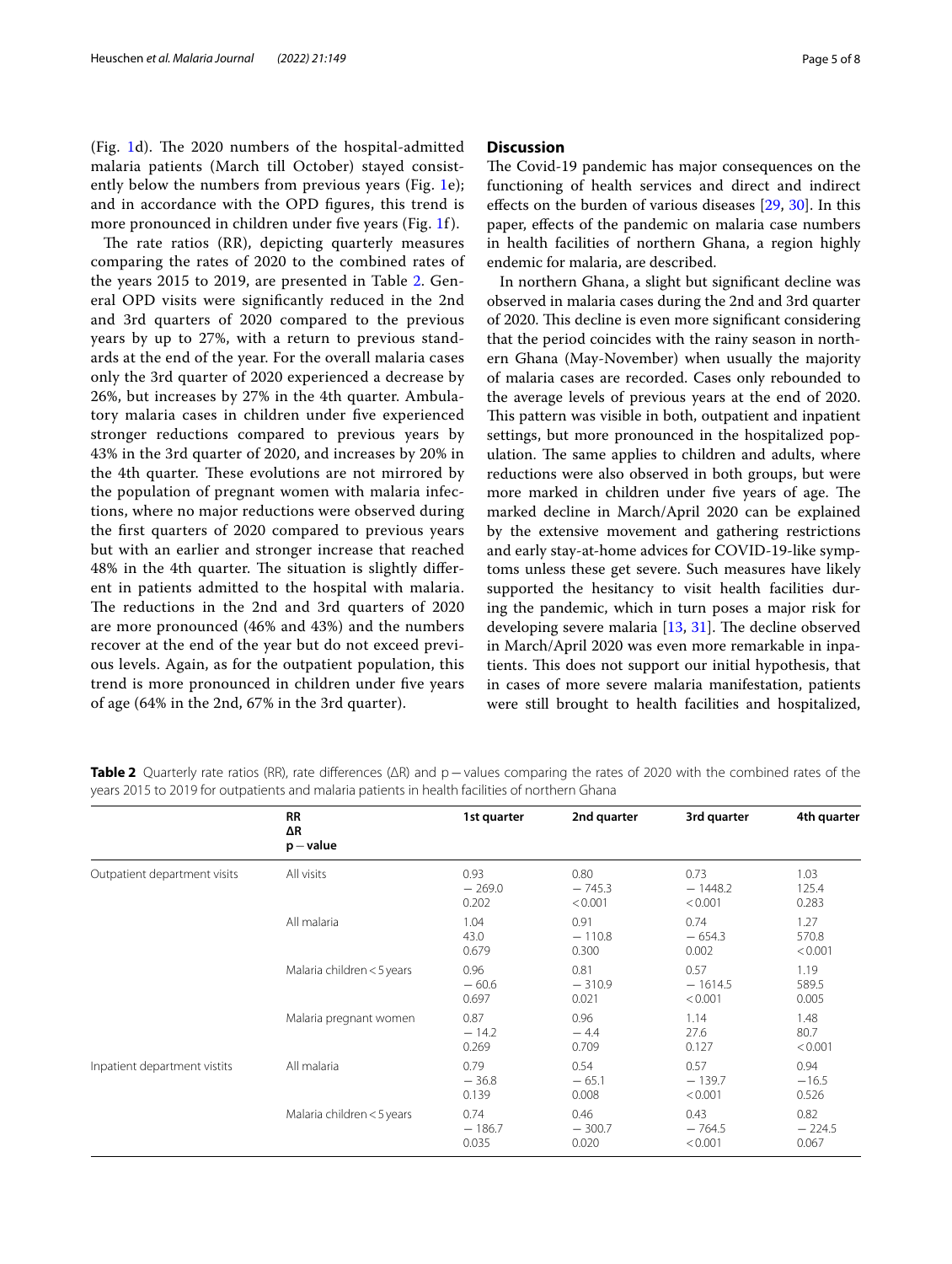despite the pandemic. The findings from this analysis support the hypothesis, that the reported malaria burden in health facilities will shrink due to the efects of the COVID-19 pandemic in highly malaria-endemic countries  $[32]$  $[32]$ . They also support results of the WHO World Malaria Report [[13](#page-6-12)], and they agree with results of similar studies from other SSA countries classifed as highly endemic for malaria, such as Sierra Leone, Uganda and the Democratic Republic of the Congo [\[33](#page-6-32)–[36\]](#page-7-0).

The distinct decrease of OPD visits in the health facilities of northern Ghana in September 2020 could be explained by unusual heavy floods that started mid-August, which might have further complicated the access to health services. These floods have provided a favourable habitat for *Anopheles* mosquitoes, what could explain the observed increase of malaria cases in October 2020.

Malaria cases seen in health facilities among pregnant women show a diferent trend. After a decline in April 2020, cases have rebounded rapidly in this population and reached even higher levels compared to previous years. The most likely explanation of such an opposite trend would be the early hesitancy of pregnant women to visit health facilities. This is probably due to the fear of getting infected with COVID-19, combined with initial disruptions of the provision of IPTp to women in antenatal care (ANC) services as well as the disruption of routine distribution of ITNs  $[37]$  $[37]$ . The disrupted access to and delivery of ANC services is likely to explain the malaria case trend in April. However, without IPTp and ITNs, more women were at risk for malaria thereafter, which can explain the subsequent rise in malaria cases over the following months. Also, many pregnant women probably have sought the missed ANC with subsequent malaria diagnosis after the initial movement restrictions were lifted.

Ghana had already achieved high levels of ITN coverage, and no ITN mass campaign was planned for 2020 [[13\]](#page-6-12). However, the routine distribution of ITNs, which is usually done in health facilities during ANC sessions and in primary schools, needed to be adapted to the COVID-19 measures, which included school closures from March 2020 until January 2021 [\[38](#page-7-2), [39](#page-7-3)]. Also the seasonal malaria chemoprevention intervention for children and the annual indoor residual spraying of insecticides, which both require physical contact between the health workers and the community, needed to be modifed [[40,](#page-7-4) [41](#page-7-5)]. As another consequence of the COVID-19 pandemic, the provision of rapid diagnostic tests for malaria was fragile, which may have led to under-diagnosis of cases [\[42](#page-7-6)]. The main explanation for the lower number of malaria cases seen in health facilities was limited access to health facilities – public transportations were unavailable or unafordable, and health facilities were closed or only provided reduced services  $[43, 44]$  $[43, 44]$  $[43, 44]$  $[43, 44]$ . This is supported by fndings from a study from Rwanda which showed that health facility visits for malaria decreased while community health services for malaria increased [[43\]](#page-7-7). Finally, reports of hesitancy to visit health facilities due to fear of getting infected with COVID-19 were common [\[37,](#page-7-1) [42](#page-7-6)]. Last but not least, the malaria health care worker capacities were limited due to frequent reassignments to the control of COVID-19, to stigmatization or absence following quarantine, or to the development of COVID-19 disease or even death [\[14,](#page-6-13) [39](#page-7-3), [45\]](#page-7-9).

This study has strengths and limitations. A strength of the study is that the data represent a whole year of follow-up into the pandemic, which provides a more comprehensive picture of the efects compared to the previous studies with much shorter study periods. Also, the subgroup analysis of children under the age of fve and pregnant women allows for a more complete picture. A major limitation is that the surveillance system itself may probably have been afected by the pandemic, producing a bias in the reported numbers. Massive underreporting could have falsifed the observed trends and our conclusions. Moreover, it is not clear if the quality of surveillance data is fully comparable during the fve years observed. The data from the Northern Region of Ghana may also not be representative for other malaria endemic areas in SSA, thus, the study has a limited external validity. Absenteeism in health facilities by people with malaria symptoms that have switched to self-medication or traditional medicine or that could not aford reaching official health care during the pandemic could also have had an albeit unknown effect on the malaria figures [\[46](#page-7-10)]. Especially in the frst months of the pandemic, many people may have used malaria medication off-label to prevent and treat COVID-19 what may also have impacted the malaria situation [\[13](#page-6-12)].

#### **Conclusions**

This study shows that the COVID-19 pandemic has been associated with reduced overall outpatient visits and reduced malaria cases reported from northern Ghana's health facilities. Further data and qualitative explanations from Ghana and other SSA countries and in particular data from community-based studies are needed to fully judge the impact of the pandemic on the malaria situation on the African continent.

#### **Acknowledgements**

Not applicable.

#### **Author contributions**

MA provided the data sets; AH and VW performed the data analysis. AH wrote the first draft, VW did the methodological foundation, OR did the supervision. All authors read and approved the fnal manuscript.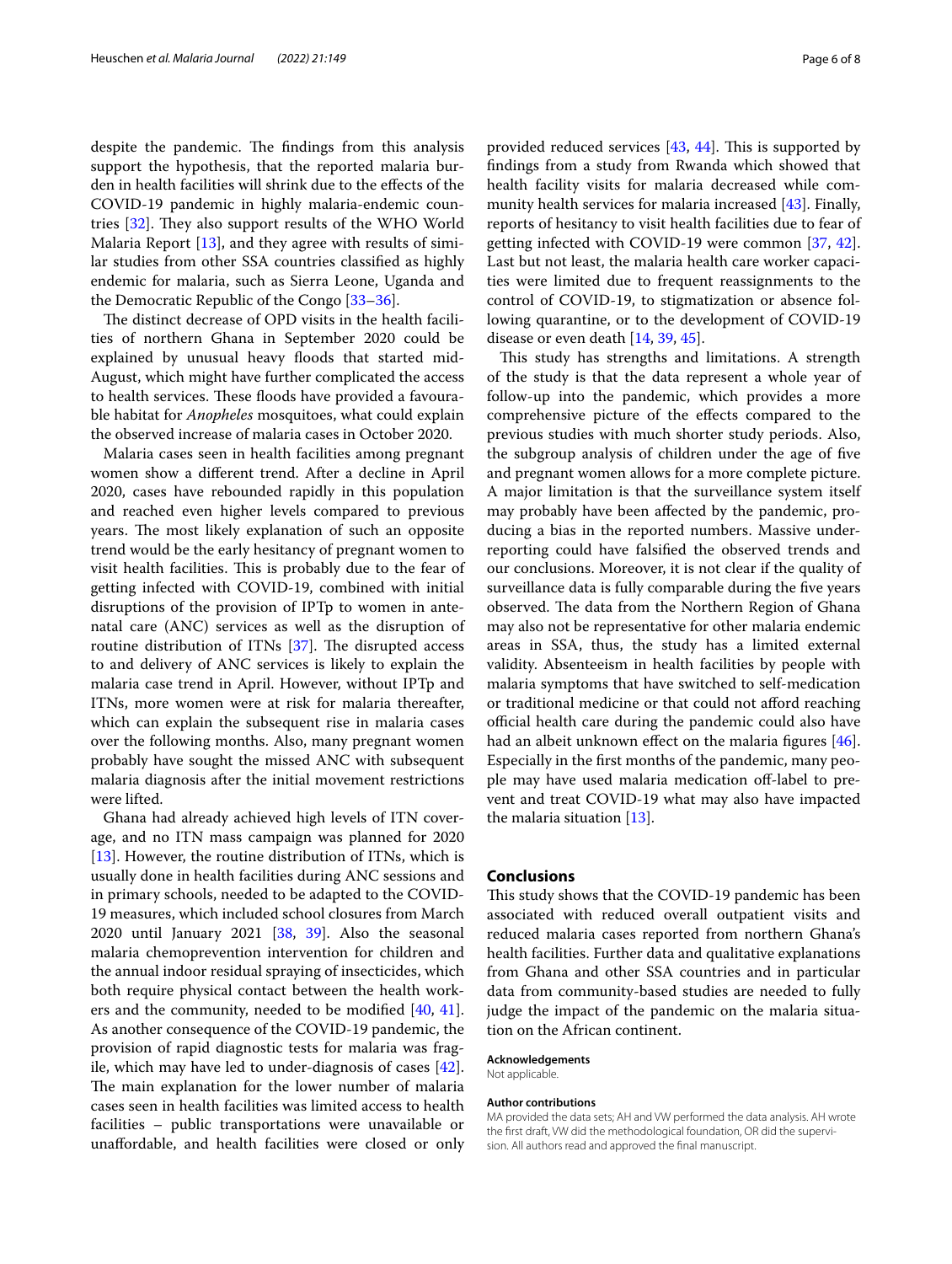#### **Funding**

Open Access funding enabled and organized by Projekt DEAL. Anna-Katharina Heuschen acknowledges the support by the Else Kröner-Fresenius-Stiftung within the Heidelberg Graduate School of Global Health.

#### **Availability of data and materials**

The datasets used and/or analysed during the current study are available from the corresponding author on reasonable request.

#### **Declarations**

**Ethics approval and consent to participate** Not applicable

#### **Consent for publication**

Not applicable.

#### **Competing interests**

The authors declare that they have no competing interests.

#### **Author details**

<sup>1</sup> Institute of Global Health, Medical School, Ruprecht-Karls-University, Heidelberg, Germany. <sup>2</sup> Department of Pediatrics and Child Health, School of Medicine, University for Development Studies, Tamale, Ghana. <sup>3</sup> Department of Epidemiology, Biostatistics and Disease Control, School of Public Health, University for Development Studies, Tamale, Ghana. <sup>4</sup>School of Public Health, Medical School, Yangzhou University, Yangzhou, China. <sup>5</sup> Department of Epidemiology and International Public Health, School of Public Health, Bielefeld University, Bielefeld, Germany.

#### Received: 29 November 2021 Accepted: 6 April 2022 Published online: 15 May 2022

#### **References**

- <span id="page-6-0"></span>1. WHO. World malaria report 2021. Geneva: World Health Organization; 2021.
- <span id="page-6-1"></span>2. Global Burden of Disease, Viz Hub [Internet]. University of Washington. 2022. [https://doi.org/https://vizhub.healthdata.org/gbd-compare/.](https://vizhub.healthdata.org/gbd-compare/)
- <span id="page-6-2"></span>3. Awine T, Malm K, Bart-Plange C, Silal SP. Towards malaria control and elimination in Ghana: challenges and decision making tools to guide planning. Glob Health Action. 2017;10:1381471.
- <span id="page-6-3"></span>4. WHO Africa. Private sector support key in achieving Zero Malaria in Ghana. 2021. [https://www.afro.who.int/news/private-sector-support-key](https://www.afro.who.int/news/private-sector-support-key-achieving-zero-malaria-ghana) [achieving-zero-malaria-ghana](https://www.afro.who.int/news/private-sector-support-key-achieving-zero-malaria-ghana). Accessed 06 MAy 2022.
- <span id="page-6-4"></span>5. Osarfo J, Ampofo GD, Tagbor H. Trends of malaria infection in pregnancy in Ghana over the past two decades: a review. Malar J. 2022;21:3.
- <span id="page-6-5"></span>6. WHO. Timeline of WHO's response to COVID-19. Geneva: World Health Organization; 2021.
- <span id="page-6-6"></span>7. WHO. Strategic Response to COVID-19 in the WHO African Region. Geneva: World Health Organization; 2021.
- <span id="page-6-7"></span>8. Boum Y, Bebell LM, Zoung-Kanyi Bisseck A-C. Africa needs local solutions to face the COVID-19 pandemic. Lancet. 2021;397:1238–40.
- <span id="page-6-8"></span>9. Maeda JM, Nkengasong JN. The puzzle of the COVID-19 pandemic in Africa. Science. 2021;371:27–8.
- <span id="page-6-9"></span>10. Adams J, MacKenzie MJ, Amegah AK, Ezeh A, Gadanya MA, Omigbodun A, et al. The conundrum of low COVID-19 mortality burden in sub-Saharan Africa: myth or reality? Glob Health Sci Pract. 2021;9:433–43.
- <span id="page-6-10"></span>11. Johns Hopkins University. COVID-19 Global Map 2022. [https://doi.org/](https://coronavirus.jhu.edu/map.html) [https://coronavirus.jhu.edu/map.html.](https://coronavirus.jhu.edu/map.html) Accessed 26 May 2021.
- <span id="page-6-11"></span>12. Our World in Data. Coronavirus (COVID-19) vaccinations. Oxford: University of Oxford; 2022.
- <span id="page-6-12"></span>13. WHO. World malaria report 2020: 20 years of global progress and chal‑ lenges. Geneva: World Health Organization; 2020. [https://www.who.int/](https://www.who.int/teams/global-malaria-programme/reports/world-malaria-report-2020) [teams/global-malaria-programme/reports/world-malaria-report-2020](https://www.who.int/teams/global-malaria-programme/reports/world-malaria-report-2020). Accessed 10 May 2022.
- <span id="page-6-13"></span>14. Weiss DJ, Bertozzi-Villa A, Rumisha SF, Amratia P, Arambepola R, Battle KE, et al. Indirect efects of the COVID-19 pandemic on malaria intervention

coverage, morbidity, and mortality in Africa: a geospatial modelling analysis. Lancet Infect Dis. 2020;21:59–69.

- <span id="page-6-14"></span>15. Sherrard-Smith E, Hogan AB, Hamlet A, Watson OJ, Whittaker C, Winskill P, et al. The potential public health consequences of COVID-19 on malaria in Africa. Nat Med. 2020;26:1411–6.
- <span id="page-6-15"></span>16. Heuschen A-K, Lu G, Razum O, Abdul-Mumin A, Sankoh O, von Seidlein L, et al. Public health relevant consequences of the COVID-19 pandemic on malaria in sub-Saharan Africa: a scoping review. MedRxiv. 2021. [https://](https://doi.org/10.1186/s12936-021-03872-2) [doi.org/10.1186/s12936-021-03872-2](https://doi.org/10.1186/s12936-021-03872-2).
- <span id="page-6-16"></span>17. UNDP. About Ghana. United Nations Development Programme. 2021. [https://www.gh.undp.org/content/ghana/en/home/](https://www.gh.undp.org/content/ghana/en/home/countryinfo.html) [countryinfo.html.](https://www.gh.undp.org/content/ghana/en/home/countryinfo.html) Accessed 10 May 2022.
- <span id="page-6-17"></span>18. The World Bank. Population, total - Ghana. The World Bank Group. 2021. [https://data.worldbank.org/indicator/SP.POP.TOTL?locations](https://data.worldbank.org/indicator/SP.POP.TOTL?locations=GH)=GH. Accessed 10 May 2022.
- <span id="page-6-18"></span>19. UNICEF. Child Protection Baseline Research. Northern Regional Profle. 2018. [https://www.unicef.org/ghana/media/2896/fle/CP%20Profle%](https://www.unicef.org/ghana/media/2896/file/CP%20Profile%20-%20Northern%20Region.pdf) [20-%20Northern%20Region.pdf.](https://www.unicef.org/ghana/media/2896/file/CP%20Profile%20-%20Northern%20Region.pdf) Accessed 10 May 2022.
- <span id="page-6-19"></span>20. Ghana Statistical Service. Ghana Malaria Indicator Survey 2019. Accra, Ghana. 2020. [https://doi.org/https://dhsprogram.com/pubs/pdf/MIS35/](https://dhsprogram.com/pubs/pdf/MIS35/MIS35.pdf) [MIS35.pdf](https://dhsprogram.com/pubs/pdf/MIS35/MIS35.pdf). Accessed 10 May 2022.
- <span id="page-6-20"></span>21. University of Ghana School of Public Health. State of the Nation's Health Report. Accra, Ghana. 2018. [http://ugspace.ug.edu.gh/bitstream/handle/](http://ugspace.ug.edu.gh/bitstream/handle/123456789/30195/state_of_the_nations_interior_final.pdf?sequence=1&isAllowed=y) 123456789/30195/state\_of\_the\_nations\_interior\_final.pdf?sequence= [1&isAllowed](http://ugspace.ug.edu.gh/bitstream/handle/123456789/30195/state_of_the_nations_interior_final.pdf?sequence=1&isAllowed=y)=y. Accessed 10 May 2022.
- <span id="page-6-21"></span>22. Ghana. COVID-19 Tracker [Internet]. [cited 06 May 2022] 2022. Available from[:https://graphics.reuters.com/world-coronavirus-tracker-and-maps/](https://graphics.reuters.com/world-coronavirus-tracker-and-maps/countries-and-territories/ghana/) [countries-and-territories/ghana/](https://graphics.reuters.com/world-coronavirus-tracker-and-maps/countries-and-territories/ghana/).
- <span id="page-6-22"></span>23. UNICEF. GHANA COVID-19 Situation Report - #16—1–31st March 2021. 2021. [https://reliefweb.int/sites/reliefweb.int/fles/resources/UNICEF%](https://reliefweb.int/sites/reliefweb.int/files/resources/UNICEF%20GHANA%20SitRep%20%2316%20March2021.pdf) [20GHANA%20SitRep%20%2316%20March2021.pdf](https://reliefweb.int/sites/reliefweb.int/files/resources/UNICEF%20GHANA%20SitRep%20%2316%20March2021.pdf). Accessed 10 May 2022.
- <span id="page-6-23"></span>24. Ghana Weekly Epidemiological Report. Volume 5 Week 21-52. Accra, Ghana. 2021. [https://www.ghs.gov.gh/ghs-site/public/gwer/2020\\_repor](https://www.ghs.gov.gh/ghs-site/public/gwer/2020_reports.php) [ts.php](https://www.ghs.gov.gh/ghs-site/public/gwer/2020_reports.php). Accessed 10 May 2022.
- <span id="page-6-24"></span>25. RBM Partnership to End Malaria. CRSPC country tracker to mitigate the efect of COVID-19 on Malaria: UNOPS; 2020. [https://doi.org/https://](https://endmalaria.org/sites/default/files/CRSPC%20Country%20Tracker%20to%20Mitigate%20the%20Effect%20of%20COVID-19%20on%20Malaria%20-3%20December%202020.pdf) [endmalaria.org/sites/default/fles/CRSPC%20Country%20Tracker%20to%](https://endmalaria.org/sites/default/files/CRSPC%20Country%20Tracker%20to%20Mitigate%20the%20Effect%20of%20COVID-19%20on%20Malaria%20-3%20December%202020.pdf) [20Mitigate%20the%20Efect%20of%20COVID-19%20on%20Malaria%](https://endmalaria.org/sites/default/files/CRSPC%20Country%20Tracker%20to%20Mitigate%20the%20Effect%20of%20COVID-19%20on%20Malaria%20-3%20December%202020.pdf) [20-3%20December%202020.pdf](https://endmalaria.org/sites/default/files/CRSPC%20Country%20Tracker%20to%20Mitigate%20the%20Effect%20of%20COVID-19%20on%20Malaria%20-3%20December%202020.pdf). Accessed 3 Nov 2020.
- <span id="page-6-25"></span>26. Bimpong KA, Nuertey BD, Seidu AS, Ajinkpang S, Abdul-Mumin A. Decline in uptake of childhood vaccinations in a tertiary hospital in Northern Ghana during the COVID-19 pandemic. Biomed Res Int. 2021;2021:6995096.
- <span id="page-6-26"></span>27. Adokiya MN, Awoonor-Williams JK, Beiersmann C, Müller O. Evaluation of the reporting completeness and timeliness of the integrated disease surveillance and response system in northern Ghana. Ghana Med J. 2016;50:3–8.
- <span id="page-6-27"></span>28. United Nations DoEaSA. Population Division,. World Population prospects 2019, Online Edition. 2019.
- <span id="page-6-28"></span>29. Teboh-Ewungkem MI, Ngwa GA. COVID-19 in malaria-endemic regions: potential consequences for malaria intervention coverage, morbidity, and mortality. Lancet Infect Dis. 2020;21:5–6.
- <span id="page-6-29"></span>30. Hussein MIH, Albashir AAD, Elawad OAMA, Homeida A. Malaria and COVID-19: unmasking their ties. Malar J. 2020;19:457.
- <span id="page-6-30"></span>31. Roberts L. Pandemic's fallout on malaria control appears limited so far. Science. 2020;369:892.
- <span id="page-6-31"></span>32. Heuschen AK, Lu G, Razum O, Abdul-Mumin A, Sankoh O, von Seidlein L, et al. Public health-relevant consequences of the COVID-19 pandemic on malaria in sub-Saharan Africa: a scoping review. Malar J. 2021;20:339.
- <span id="page-6-32"></span>33. Buonsenso D, Iodice F, Cinicola B, Raffaelli F, Sowa S, Ricciardi W. Management of malaria in children under 5-years-old during COVID-19 pandemic in Sierra Leone: a lesson learned? MedRxiv. 2020. [https://doi.](https://doi.org/10.3389/fped.2020.587638) [org/10.3389/fped.2020.587638](https://doi.org/10.3389/fped.2020.587638).
- 34. Bell D, Hansen KS, Kiragga AN, Kambugu A, Kissa J, Mbonye AK. Predicting the impact of COVID-19 and the potential impact of the public health response on disease burden in Uganda. Am J Trop Med Hyg. 2020;103:1191–7.
- 35. Burt JF, Ouma J, Lubyayi L, Amone A, Aol L, Sekikubo M, et al. Indirect efects of COVID-19 on maternal, neonatal, child, sexual and reproductive health services in Kampala, Uganda. BMJ Glob Health. 2021;6:e006102.